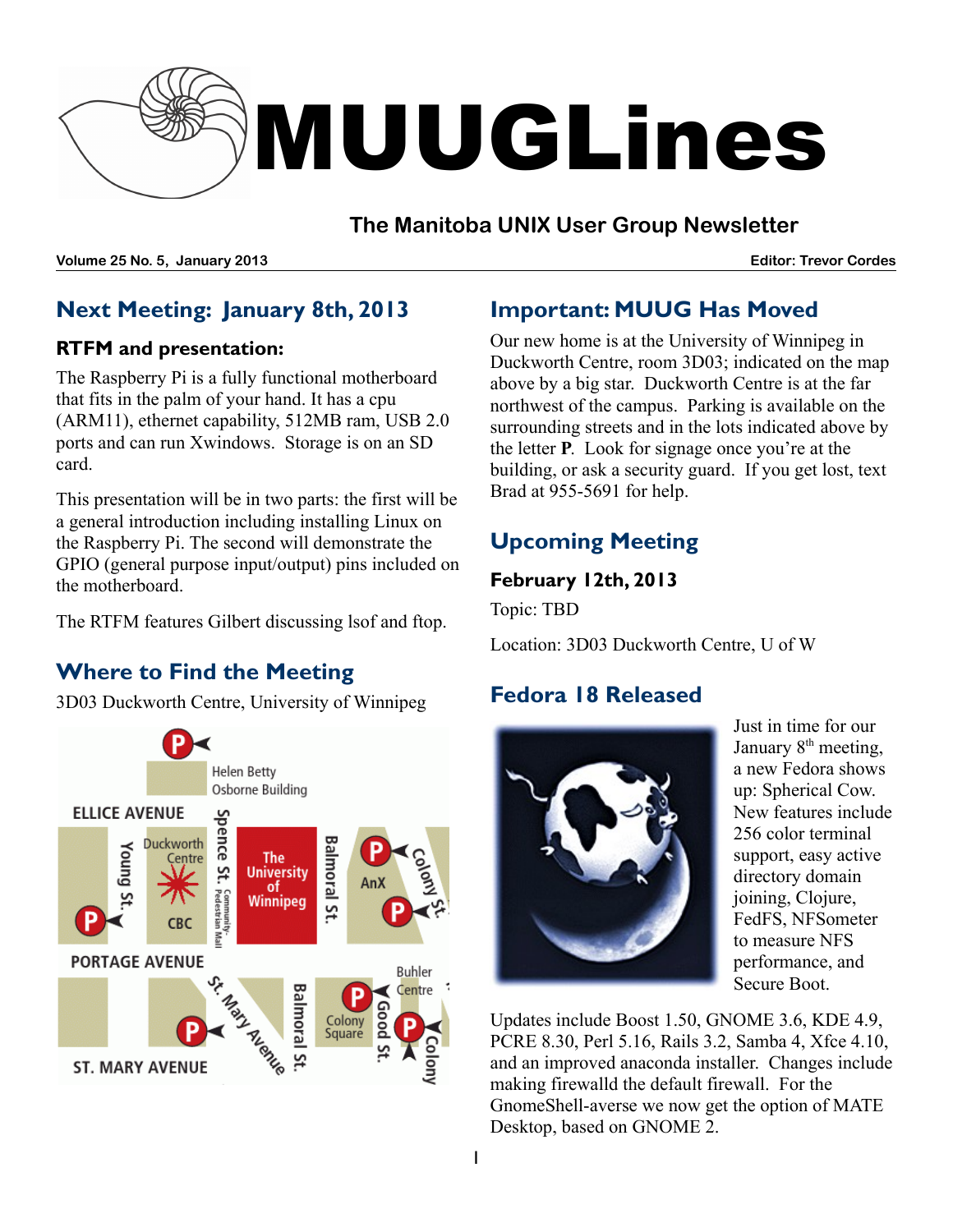The name comes from a physics joke:

Milk production at a dairy farm was low, so the farmer wrote to the local university, asking for help from academia. A multidisciplinary team of professors was assembled, headed by a theoretical physicist, and two weeks of intensive on-site investigation took place. The scholars then returned to the university, notebooks crammed with data, where the task of writing the report was left to the team leader. Shortly thereafter the physicist returned to the farm, saying to the farmer "I have the solution, but it only works in the case of spherical cows in a vacuum."

## **Benevolent Dictator Miffed**

Linus Torvalds recently got a tad upset on the Linux Kernel Mailing List because of some bug-causing commits. Linus proves once again that he doesn't pull any punches.

#### **<https://lkml.org/lkml/2012/12/23/75>**

Warning: link contains harsh language.

### **MUUG Meal Mollifies Mavens**

Our special-format December meeting was a success. Thanks to the Seine River Cafe for the excellent culinary fare and superb service. The Apple Crumble Incident is worthy of the MUUG annals.



# **BSD Updated**

FreeBSD released version 9.1 with zfs, VM and network speed improvements. NetBSD released a minor update: 6.0.1.

## **Hashes Rehashed**

A new hash algorithm, BLAKE2, claims to be much faster than SHA-\* and faster than even the tried and true MD5 on 64-bit CPUs. At the same time it should offer comparable security. BLAKE2 is a modified, better version of SHA-3 finalist BLAKE. Information and reference code available via this link:

**<https://blake2.net/>**

## **Enlightenment Releases E17**

The Enlightenment crew have released the latest version, E17, of this alternative window manager (WM) and toolkit. Those not-so-few unhappy users of GnomeShell and Unity are encouraged to check out the excellent alternatives such as E17, Sawfish and XFCE; all of which are in active development.

# **FSF Fights Restricted Boot**

Further developments in the SecureBoot saga: the FSF is collecting signatures and now donations to stop RestrictedBoot before it becomes pervasive. RestrictedBoot is the tighter form of SecureBoot whereby end users cannot, even via BIOS settings, boot an alternative OS on a device designed for Windows. Microsoft is mandating RestrictedBoot on ARM-based Windows 8 devices, such as phones and tablets, as well as Microsoft's own Surface tablet.

FSF is asking people to donate \$50 minimum towards a  $$350,000$  goal by January  $31$ <sup>st</sup>.

**http://tinyurl.com/czpq2np**

# **JavaScript Linux In A Browser**

Too cool! Someone has created a JavaScript version of a PC emulator and it runs Linux. Poke around the Linux command line without installing or rebooting.

#### **<http://bellard.org/jslinux/>**

Another site has taken this and turned it into an educational tool to introduce \*nix basics. Visit the site, click on the black box and follow the tutorial below.

#### **<http://nixsrv.com/llthw>**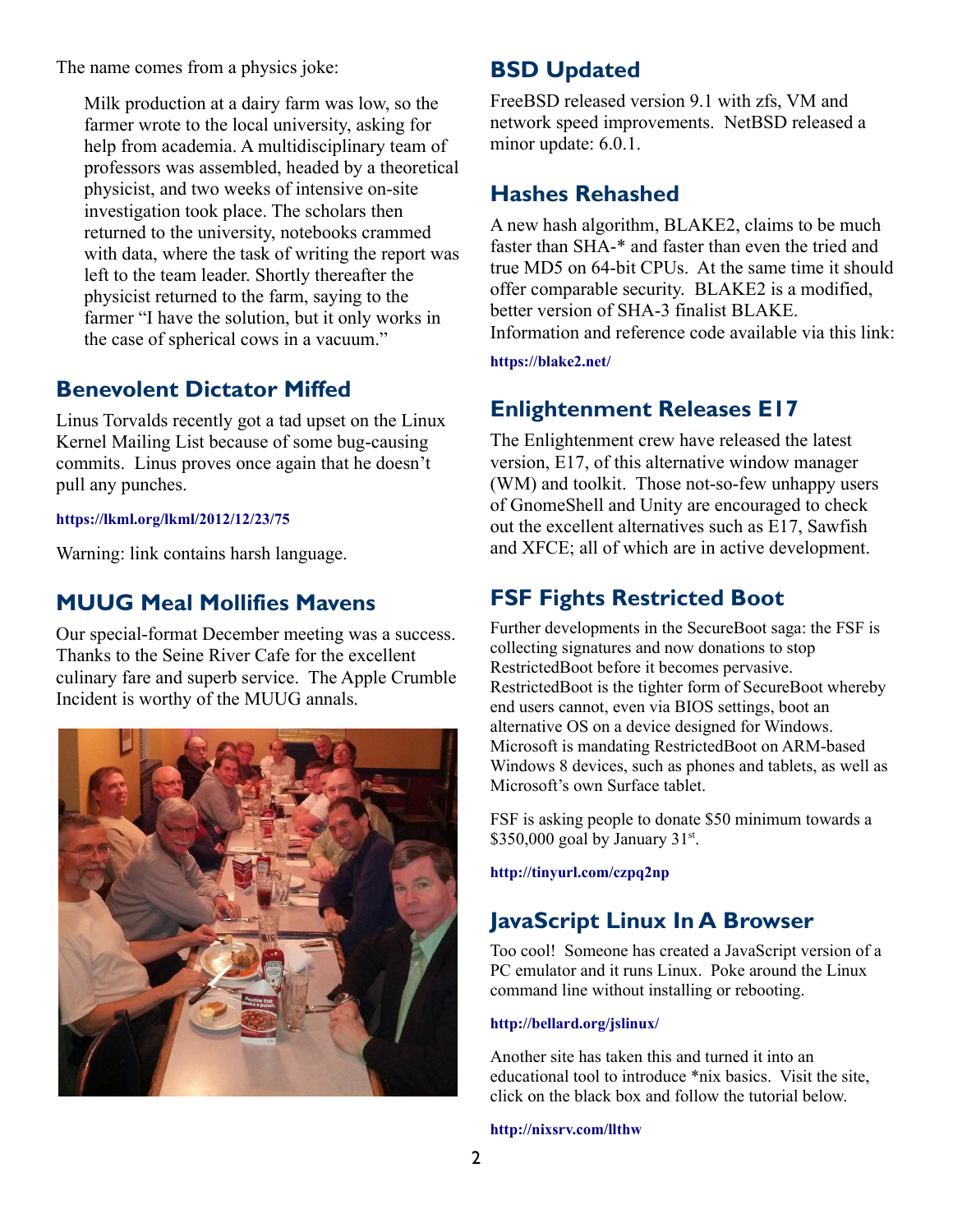## **Btrfs Has DoS Problems**

Local users can exploit a hash-collision problem in Btrfs to cause it to slow to a crawl. Sample Python code is available. Maintainers say this should be fixed by kernel version 3.8.

#### **http://tinyurl.com/br6sv9j**

## **Compatibility Chaos**

Hardware isn't always compatible, even when it should be. This reporter has had curious hardware experiences recently, and hopes to save others from similar wasted evenings.

One would think that a SATA drive should work in any SATA system. Sure, there are currently three different SATA link speeds (1.5, 3 and 6 Gbps) but both the drives and the controllers are supposed to negotiate down to the lowest common denominator. And they seem to. However, I have run into problems with brand new Intel SSD's on older ICH5 (Intel 865 chipset-era) systems. The drive will work fine for a while and then fail. The same drive works fine with a modern board. The clincher is that brand new modern spinning-rust drives work fine in this setup, so it's just an SSD (or Intel SSD) thing. So much for assured compatibility and upgradability!

In another case, I've seen many issues with newer PCIexpress cards used with older motherboards. Older in this case being early PCI-express boards circa 2006. As with SATA drives, the cards are supposed to detect PCIe generation (1, 2 or 3) and lane width and adjust accordingly. In practice it seems a crapshoot. Older radeon (X300-era) cards in particular seem to dislike newer boards.

Sure, it's hard for vendors to test their devices with every other possible device in combination, but this is why we have standards. What this means is that standards aren't being adhered to all that strictly. It seems to get worse every year. Caveat emptor to all upgraders out there, and make sure you get a good return policy from your retailer.

## **OSS Gets Speech Recognition**

Simon 0.4.0 speech recognition provides decent capability for us FOSS users who have eyed Dragon on Windows with envy. Features include high-quality English speech models and KDE integration.

**<http://simon-listens.blogspot.ca/2012/12/simon-040.html>**

### **Grimrock Game Gratifies**

Humble Bundle, which sells Linux (and other) games on a pay-what-you-want basis, released Humble Bundle 7 containing Legend Of Grimrock. It's a flashy, slow-paced, real-time RPG. Check the screenshots:

**<http://tinyurl.com/adfhgxs>**

**http://www.humblebundle.com/**

# **GNU Contributor Quits**

Paolo Bonzini, maintainer of GNU grep and sed has resigned after a multi-year tenure. Behind the scenes, guys like Paolo handle the unsung jobs of updating the nuts & bolts software we all use daily. He cites obsolete and stale coding standards and language requirements (C) as reasons for quitting. Also indicated is a lack of vision by GNU in general: "Being part of GNU is not an emblem of technical leadership anymore".

### **Linux 3.8 Features Fleshed**

Linus reports on the pre-release of 3.8 kernel. New is the Flash-Friendly File System (F2FS) for use on USB flash drives and the like, providing improved longevity for those devices. "Balancenuma" features attempt to keep processes and the memory they are using in close proximity on NUMA architectures, which may become more prevalent in the near future.

Also, Ext4 now can store very small files in tandem with the inode entry, saving storage space and potentially increasing speed. NVIDIA Tegra graphics cores also get a simple in-kernel driver.

## **1k FOSS Summaries**

Datamation has published a guide to summarize and recommend over 1000 open source software tools. The list is categorized and alphabetized and presented on their web page. It makes a great reference to check when you want to delve into an unfamiliar area and aren't sure which of the twenty gazillion projects you should focus on.

**<http://tinyurl.com/bp3226z>**